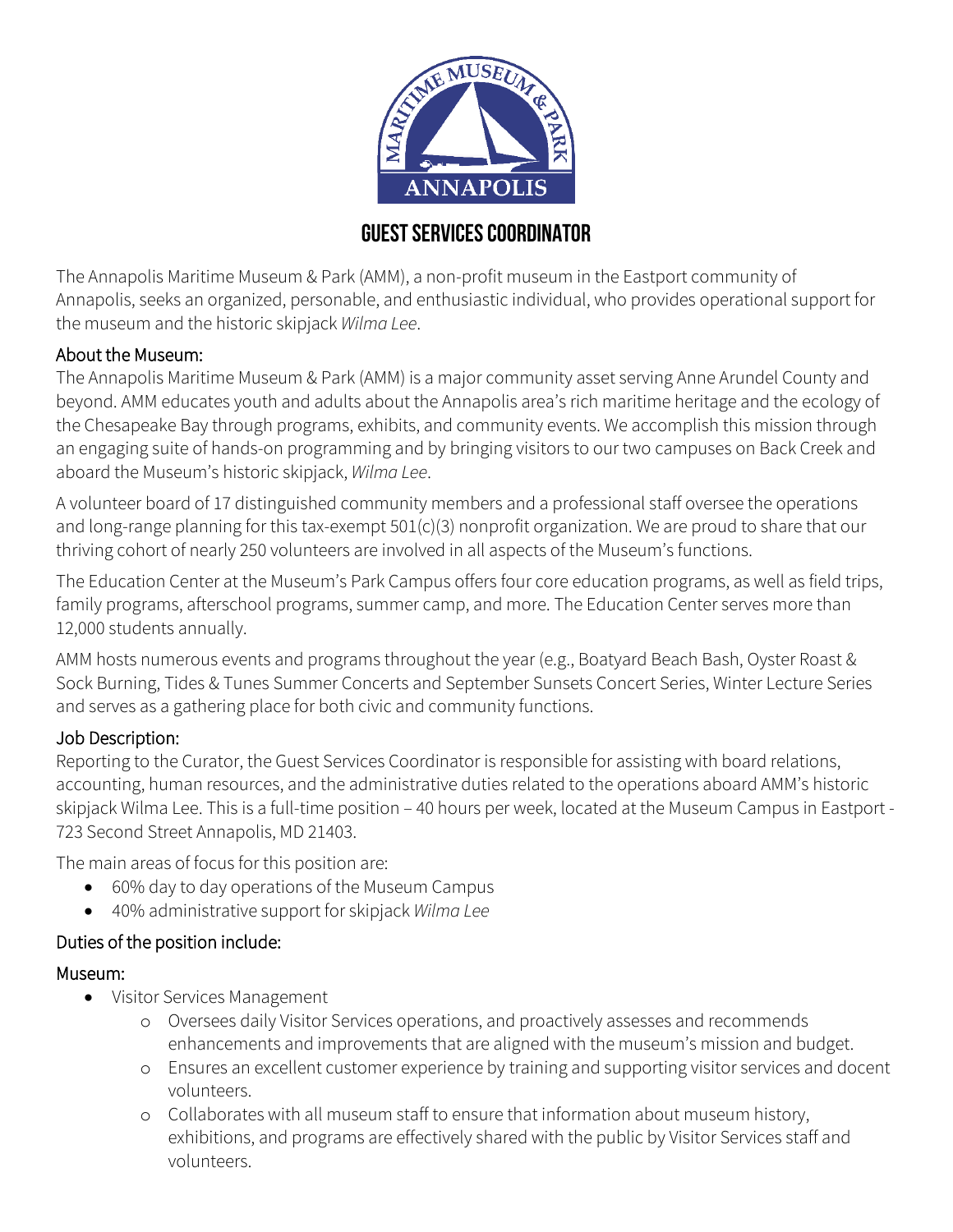- o Serves as primary liaison with exhibit maintenance contractors (for digital interactives and aquarium maintenance).
- o Works with the museum's communications/marketing team to update in-exhibit event and promotional materials.
- o Ensures professional appearance and maintenance of front- and back-of-house Visitor Services areas, including public desks, offices, and workspaces.
- o Proactively leads and manages the Visitor Services team in collaboration with Visitor Services Volunteer Lead, including recruitment, scheduling, training, recognition, and tasks management (gift shop inventory), etc.
- o Performs other department management and training responsibilities as needed and assigned.
- Administration
	- o Reviews and reports on key performance indicators monthly and recommends improvements to maximize revenue in admissions, group sales, and merchandise sales.
	- o Manages and retains accurate records, logs and financial reports including conducting a daily cash box audit and accurately keeping all financial/ticketing system records.
	- o Responsible for programming and managing the Altru ticketing system including releasing online tickets, managing daily sales pages, and communicating and troubleshooting needs with Altru customer representatives.
- Visiting Groups
	- o Schedules docent and visitor services support to accommodate visiting groups.
	- o Coordinates visitation and tour details for all visiting groups.
	- o Coordinates museum and *Wilma Lee* experiences as requested for reporters, influencers, and writers in collaboration with Visit Annapolis and Anne Arundel County.
- Museum Gift Shop
	- o Trains volunteers to drive sales through engagement of customers and sharing product knowledge.
	- o Maintains ordering connections with product suppliers and completes wholesale purchases as necessary to maintain proper stock.
	- o Completes, or directs volunteer efforts to complete, quarterly merchandise inventory, provides data and reports on annual sales benchmarks, and provides annual inventory reports for audit.
	- o Maintains POS (Altru) for optimum functionality of hardware and software and to ensure ease of use by volunteers.
	- o Updates and maintains online store and completes, or directs volunteers to complete, online shop orders.
	- o Implements the annual shop sales calendar established by the Curator and works collaboratively with the Curator and Marketing Coordinator to promote the shop.
- Public Programs
	- o Coordinates and implements public programming calendar as established by the Curator and coordinates public programs with partners (i.e. Maryland Day).
	- o Participates in the annual Winter Lecture Series planning committee, communicates with speakers and handles program logistics.
	- o Implements and coordinates off-site programs including scheduled talks for seniors and adult audiences as established by the Curator.
	- o Designs, collects, and analyzes program surveys regularly and works collaboratively with the Curator and the Marketing Coordinator to promote programs.
	- o Represents the museum at community events as necessary.